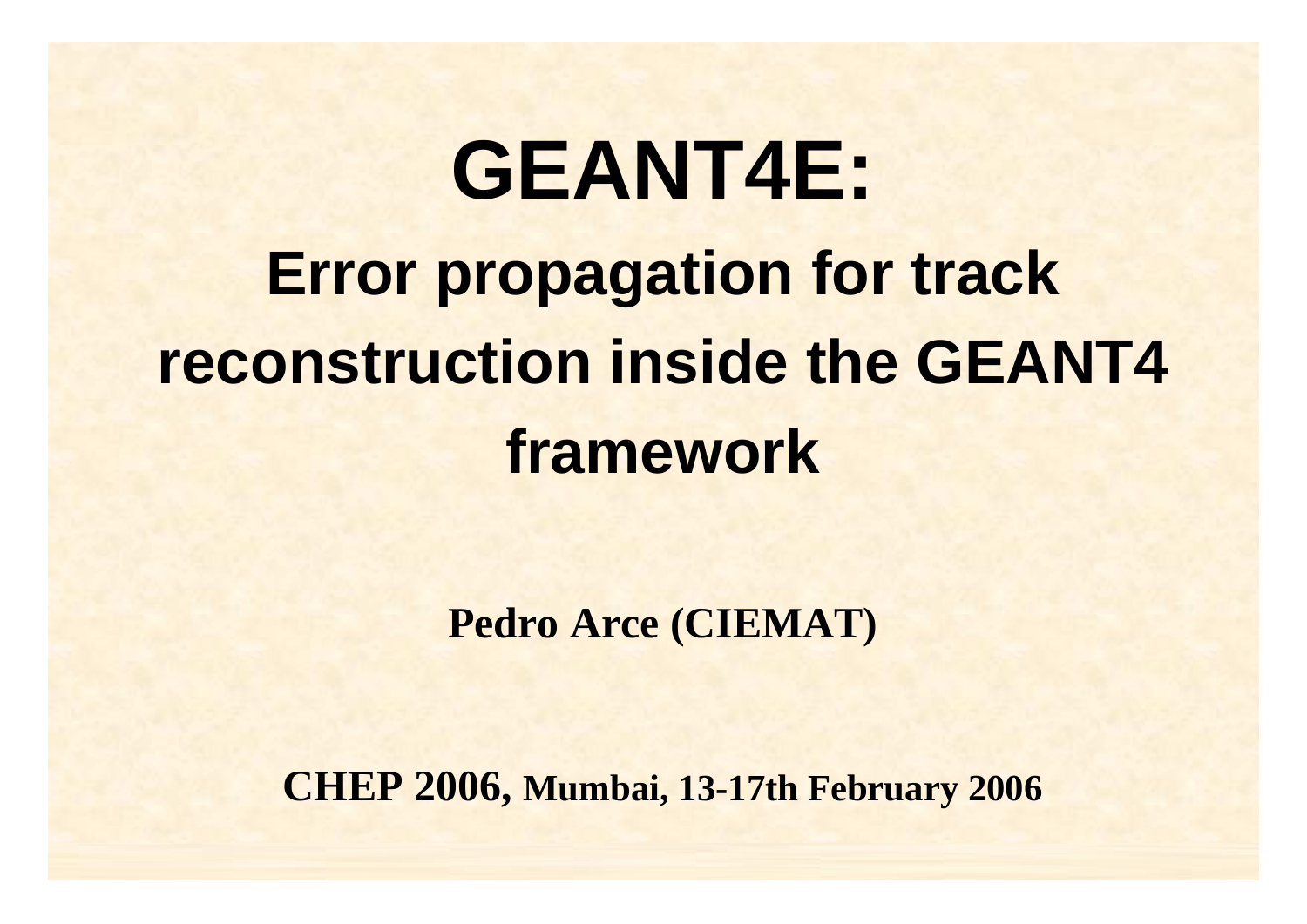### Geamt 4

# **Outlook**



- •What is GEANT4E
- • GEANT4E components
	- Trajectory state
	- Target to propagate
	- Track propagator manager
	- Physics
	- Magnetic field
	- Track error propagation
- •Comments on backwards tracking
- • GEANT4E example
	- Results comparison with GEANE
	- CPU time comparison with GEANE
- •How to make GEANT4E faster?
- •Summary and plans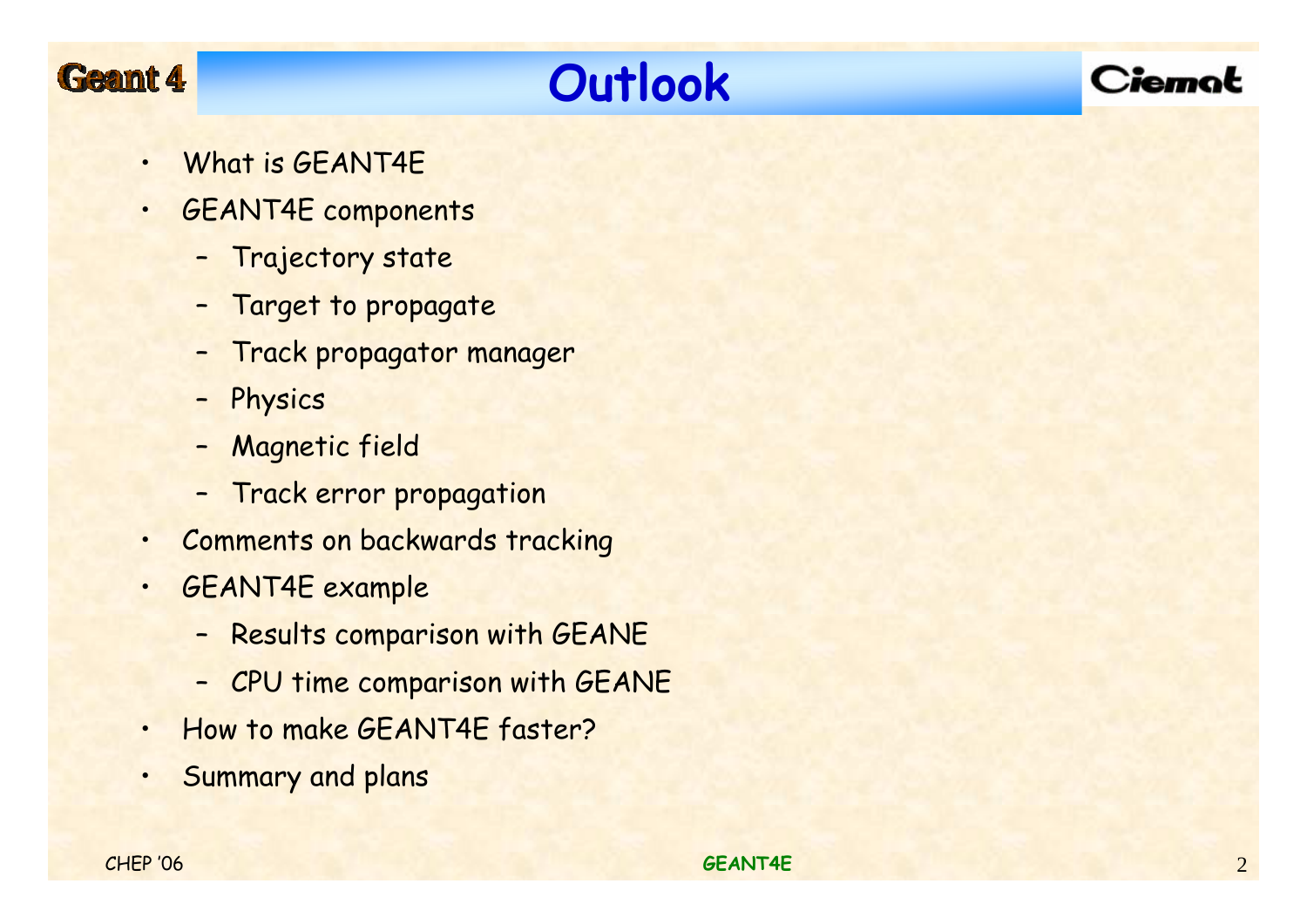### Geant 4

# **What is GEANT4E**



- ¾ Track reconstruction needs to match signals in two detector parts
	- **Propagate tracks from one detector part to another and compare with** real measurement there
	- Make the average between the prediction and the real measurement  $\Rightarrow$  it needs the track parameter errors

 Many experiments have used in the past GEANE (based on GEANT3) or their 'ad hoc' solution

**GEANT4e provides this functionality for the reconstruction software in the context of GEANT4**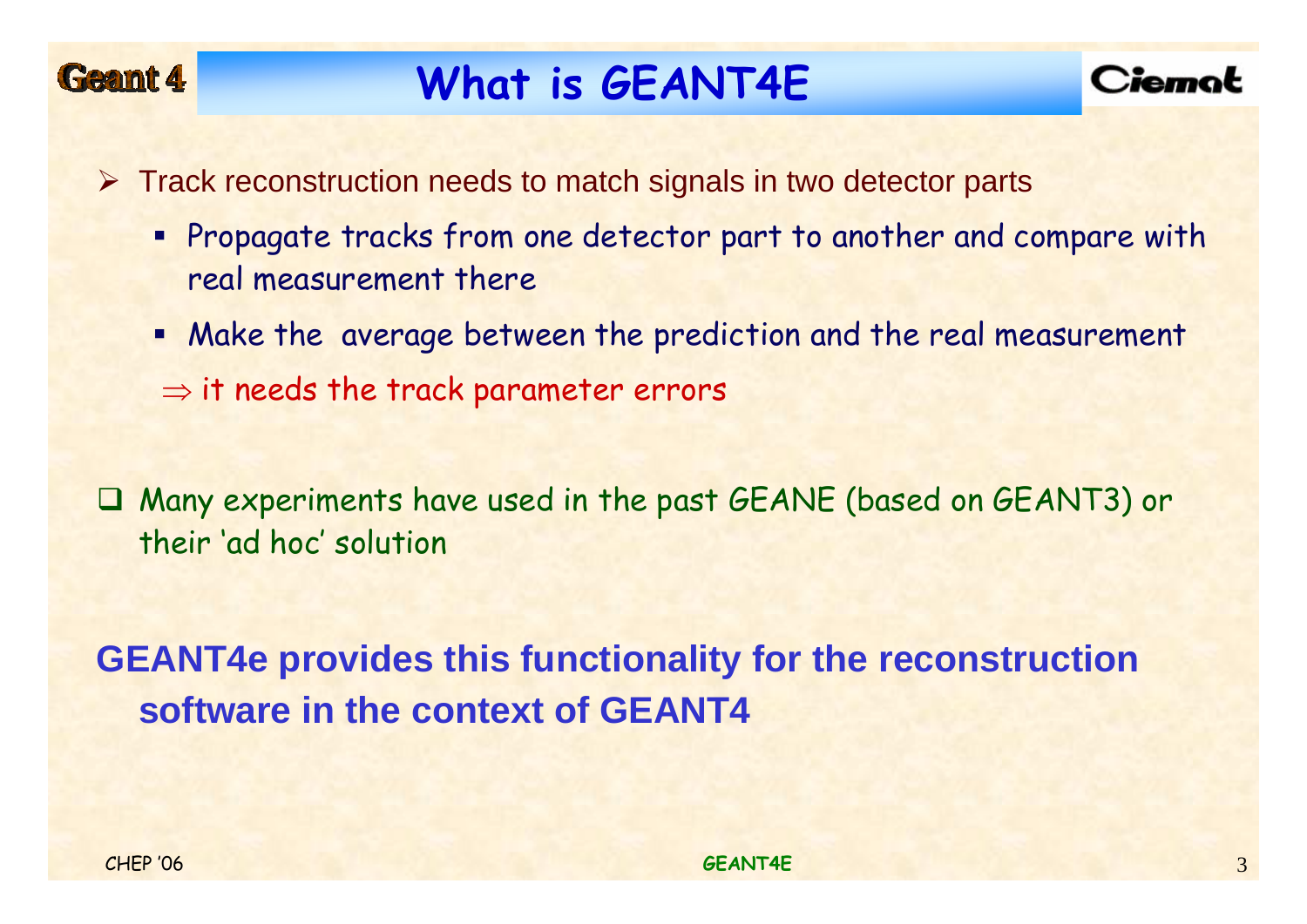#### Geamt 4 **Trajectory state: G4eTrajState**

- - User defines the initial track parameters in a given point of the trajectory: **G4eTrajState**
	- -Particle type
	- Position
	- Momentum
	- -Track errors (5x5 HepSymMatrix)
	- -Initial surface where parameters are defined
- - Two different trajectory states:
	- - G4eTrajState**Free**:
		- 1/p, λ, φ, y\_perp, z\_perp (p\_x = p cos(λ) cos(φ), p\_y = p cos(λ) sin(φ), p\_z = p sin(λ), x\_perp || trajectory, y\_perp parallel to x-y plane)
	- - G4eTrajState**OnSurface**: parameters on a plane in an arbitrary direction
		- 1/p, v', w', v, w (u,v,w is any orthonormal coordiante system, v, w on the plane)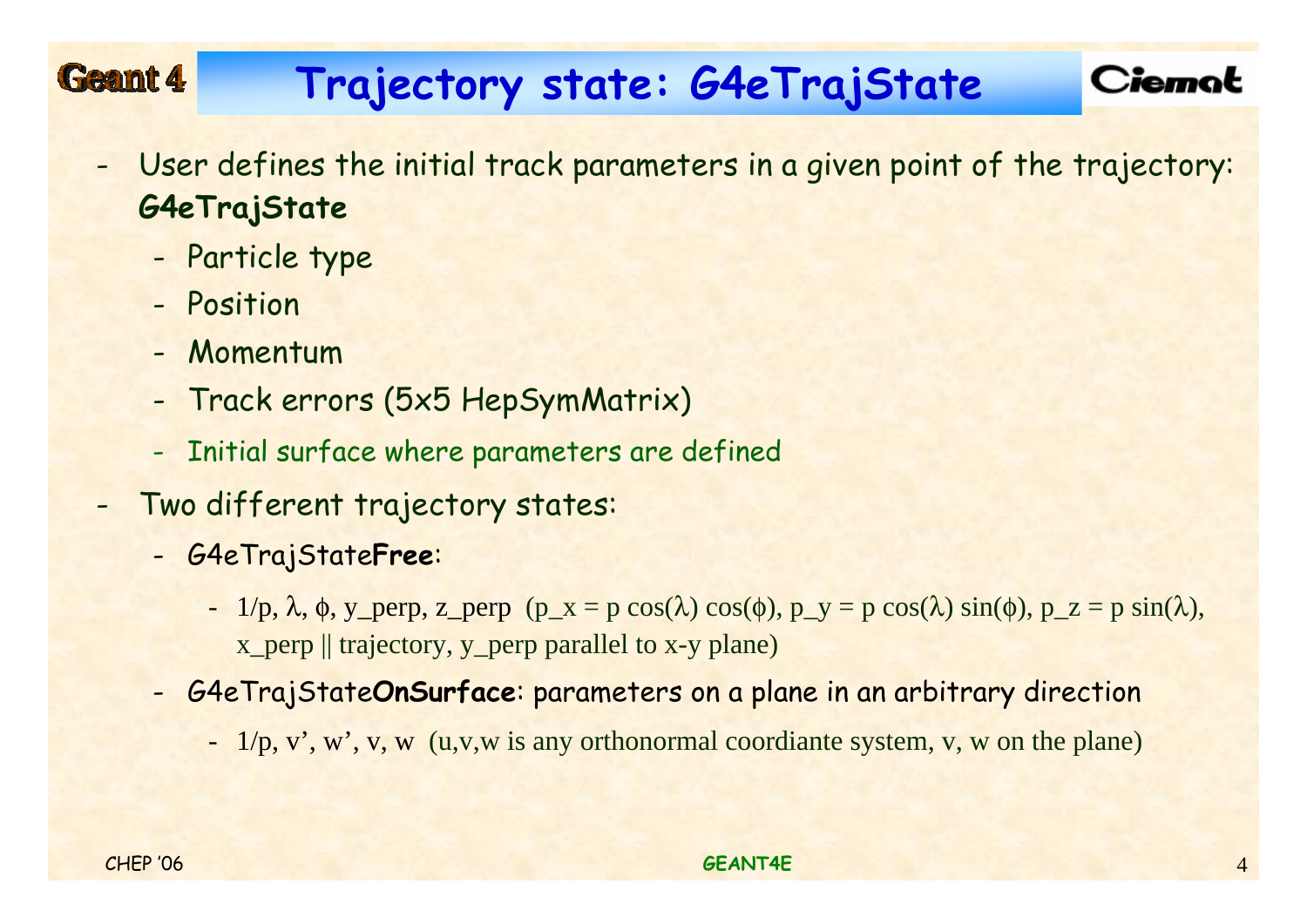#### Geamt 4 **End of propagation: G4eTarget**



- **□** User defines up to where the propagation must be done: the target
- G4eTargetSurface
	- <sup>o</sup> Track is propagated until the surface is reached
	- <sup>o</sup> The surface is not part of GEANT4 geometry
		- Using a ghost geometry would mean that propagation in field is done twice
		- **G4eNavigator** takes care of the double navigation: on the full geometry and checking if surface is reached
			- overwrites ComputeStep() and ComputeSafety() to stop the navigation when the surface si reached
	- <sup>o</sup> Several types defined
		- G4eTargetPlaneSurface: infinite plane
		- G4eTargetCylindrycalSurface: infinite length cylindrical surface
		- п ....
- G4eTargetTrackLength
	- <sup>o</sup> Track is propagated until a certain track length is reached
	- <sup>o</sup> Implemented as a G4VDiscreteProcess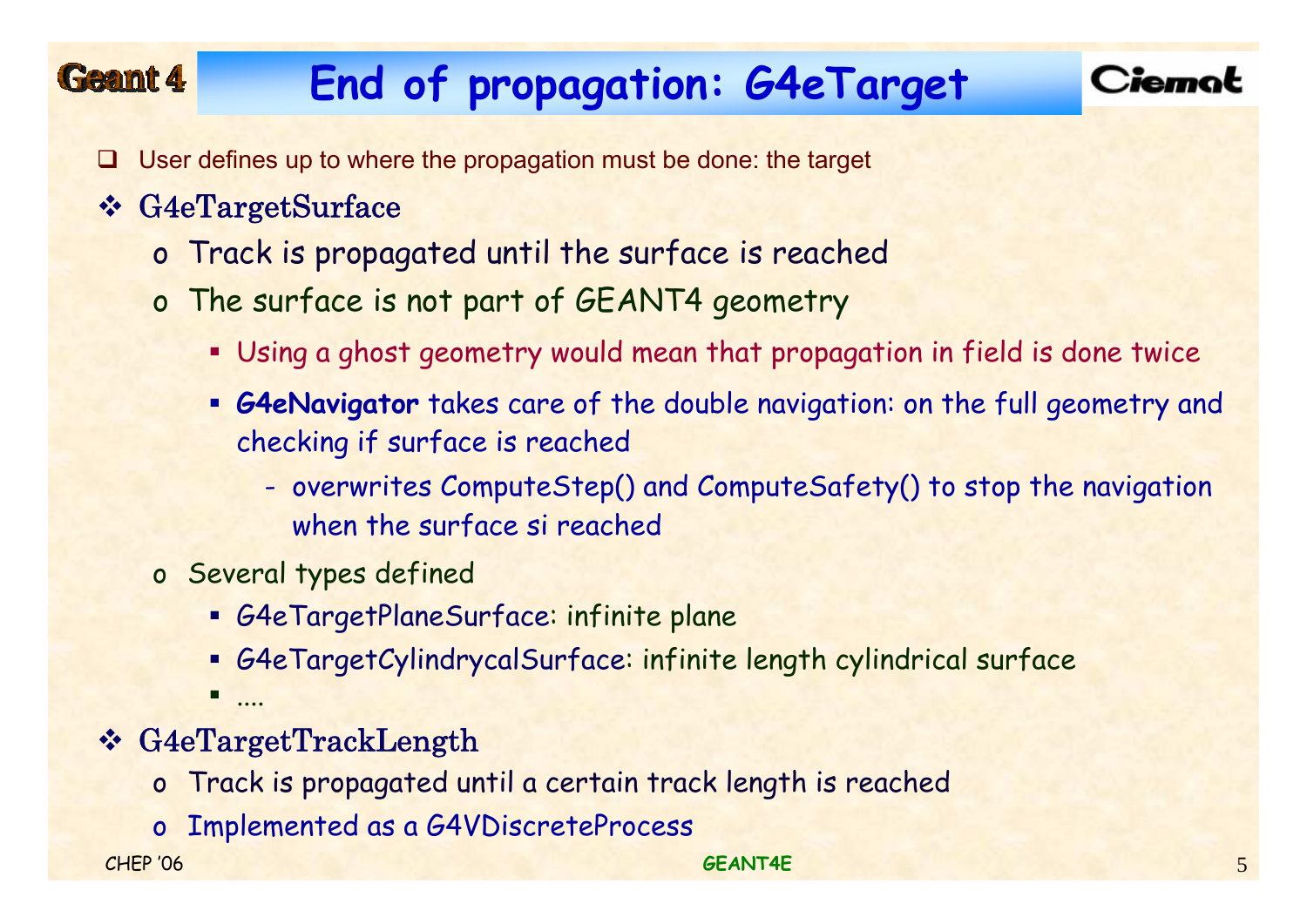#### Geamt 4 **End of propagation: G4eTarget (2)**



#### G4eTargetVolumeG4

- <sup>o</sup> Track is propagated until the surface of a GEANT4 volume
	- **Track enters**
	- **or track exits**
	- **or both**
- <sup>o</sup> User can choose if volume refers to one or many G4LogicalVolume's, G4VPhysicalVolume's or G4VTouchable's, with a simple syntax:
	- G4eTargetVolumeG4("MuonCell") G4LogicalVolume
	- G4eTargetVolumeG4("MuonCell#1") G4VPhysicalVolume
	- G4eTargetVolumeG4("MuonChamber#3/MuonCell#2") G4VTouchable
- G4eTargetVolumeUserDefined (TO BE DONE)
	- <sup>o</sup> Track is propagated until the surface of a user-defined volume (outside the GEANT4 geometry)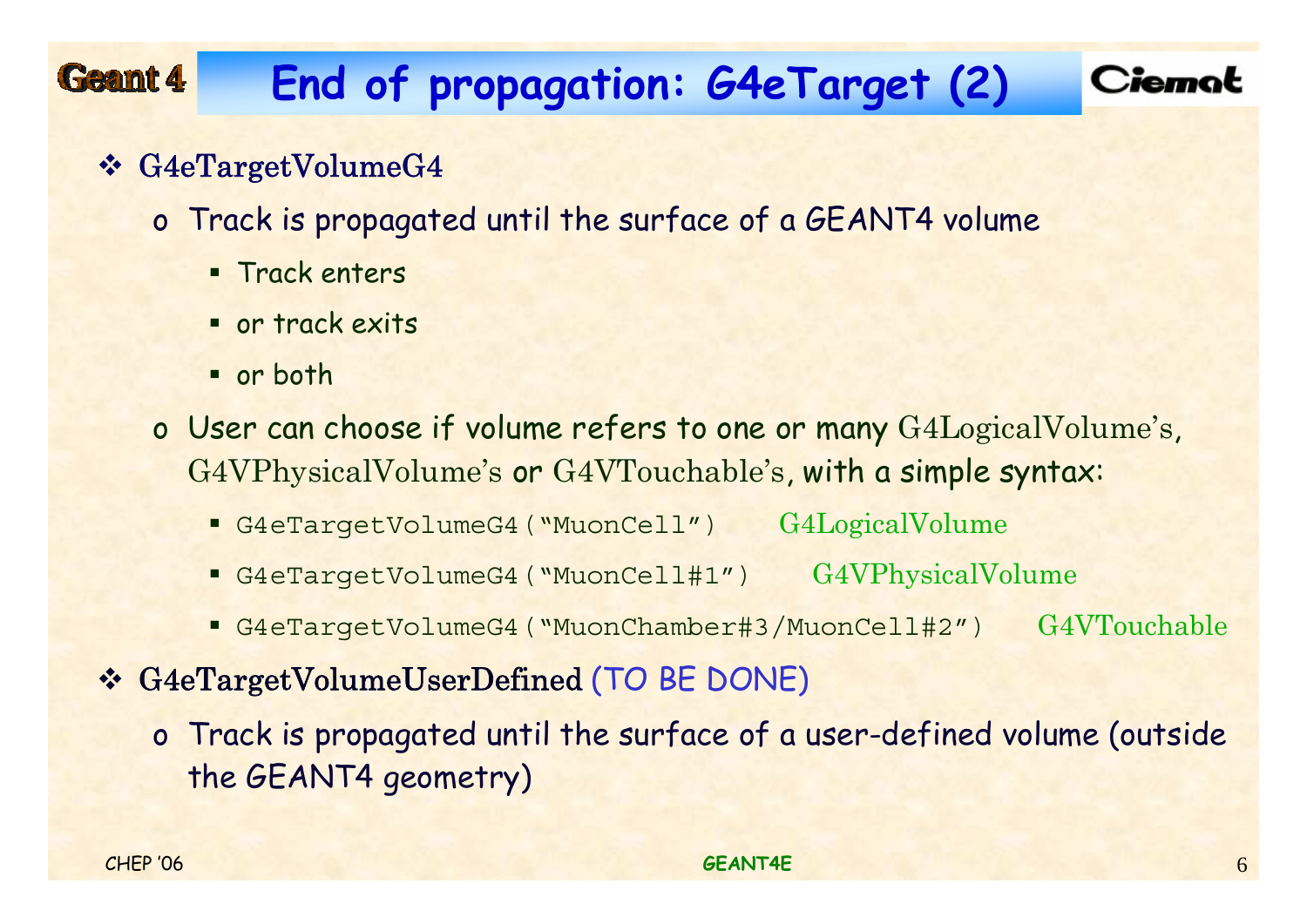#### Geant 4 **Managing tracks: G4ePropagator**



- ¾ User needs to propagate just one track  $\Rightarrow$  no need of run and events
- $\sqrt{ }$  G4ePropagator creates a track and manages the step propagation
	- $\, \textsf{\textbf{u}} \,$  Creates a  $\text{G4Track}$  from the information given in the  $\text{G4eTrajState}$
	- Invokes G4SteppingManager to propagate one step fpSteppingManager::Stepping();
	- And propagates the track errors for this step
		- G4ePropagator::PropagateError( aTrack );
	- Stops when G4Track stops or when the target is reached
		- If defined target is not reached it returns an error
- User can choose two ways of propagetion
	- $\triangleright$  Propagate until target is reached
	- ¾ Propagate step by step and return control after each step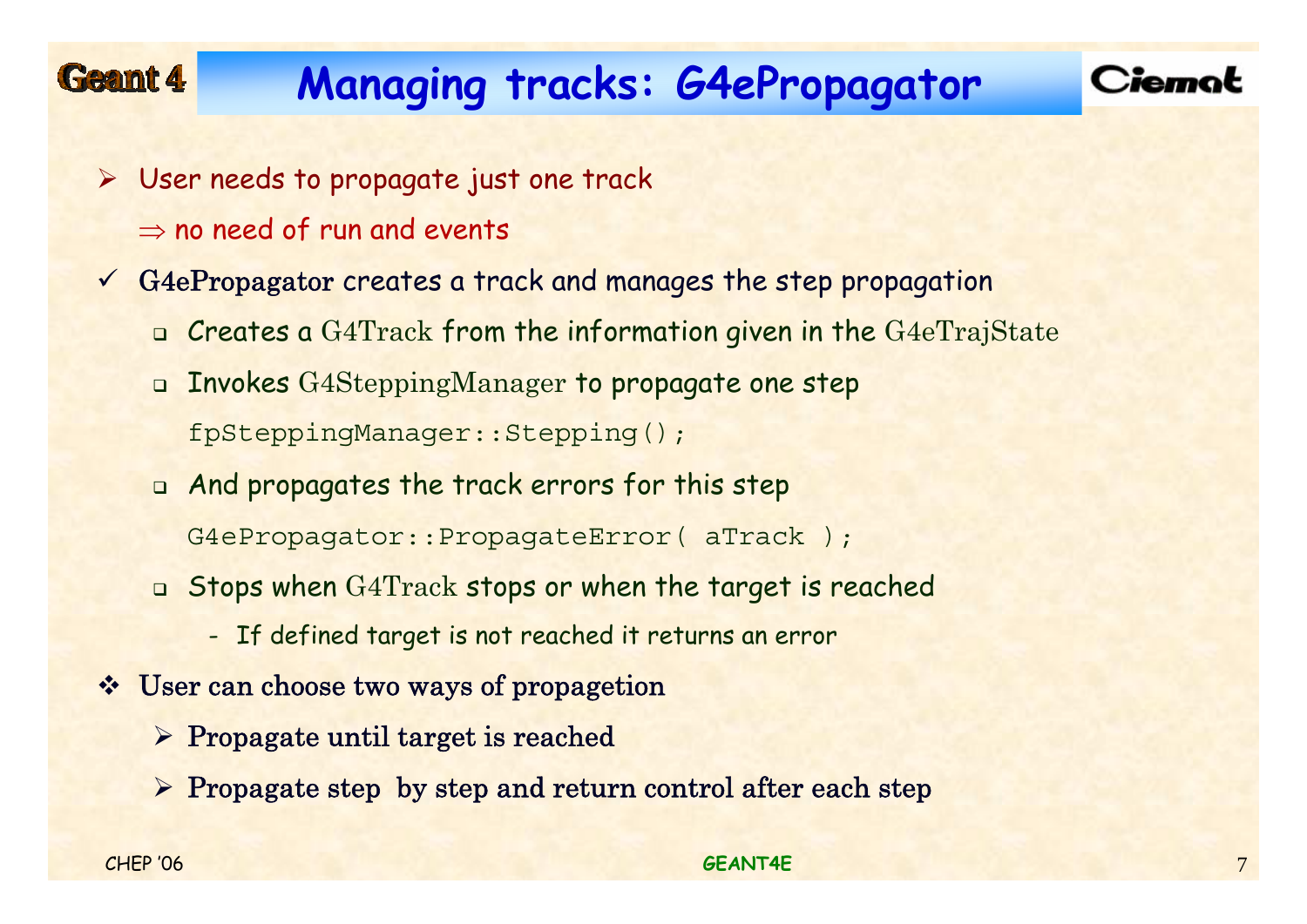### Geant 4

## **Physics: G4ePhysics**

- $\triangleright$  Reconstruction software wants the average trajectory followed by the particle: G4ePhysicsList
	- No multiple scattering
	- No secondaries allowed
	- No random fluctuations for energy loss
	- No hadronic processes
	- Huge cuts by default (User can change them with standard GEANT4 methods)
	- Negative energy loss when propagation is backwards
		- ¾ G4e/mu/hIonisation redefined through a templated class: G4ePhysicalProcesses<class Tionisation>
- п User could define its own physics list (simply add it to the G4RunManager) <sup>o</sup> But it should account for backwards tracking
- ٠ Simple energy loss can be chosen: faster but less precise
	- <sup>o</sup> But time in calculating energy loss is <sup>∼</sup>1 %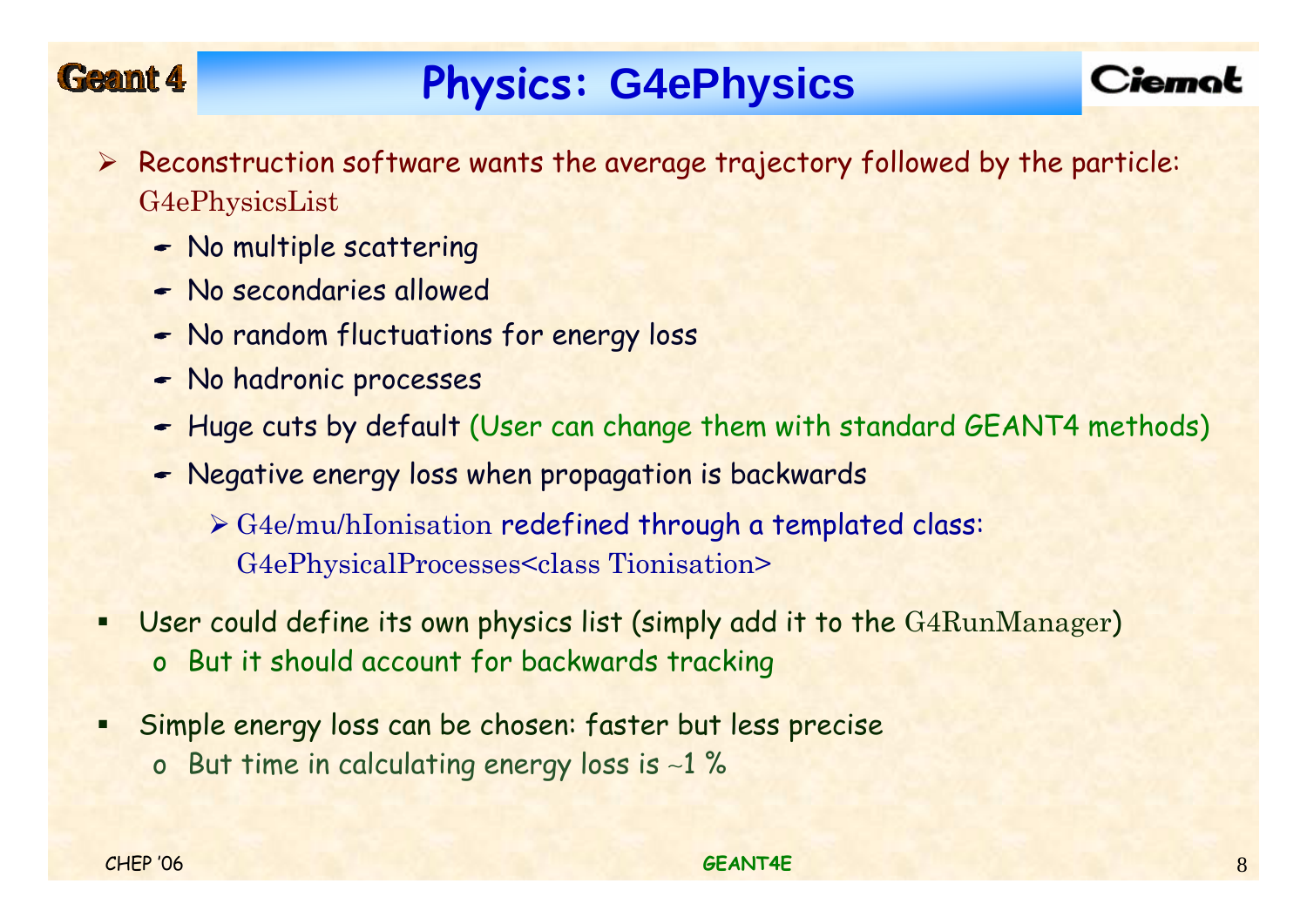#### Geant 4 **Magnetic field: G4eMagneticField**

### Ciemot

- ٠ User defines the magnetic field in the standard GEANT4 way
- ¾ But GEANT4e has to handle the backwards propagation
	- $\Rightarrow$  Magnetic field has to be reversed



 $\blacktriangleright$  G4ePropagatorG4 takes care of replacing G4Mag\_UsualEqRhs by G4eMag\_UsualEqRhs, that overwrites EvaluateRhsGivenB() to reverse the field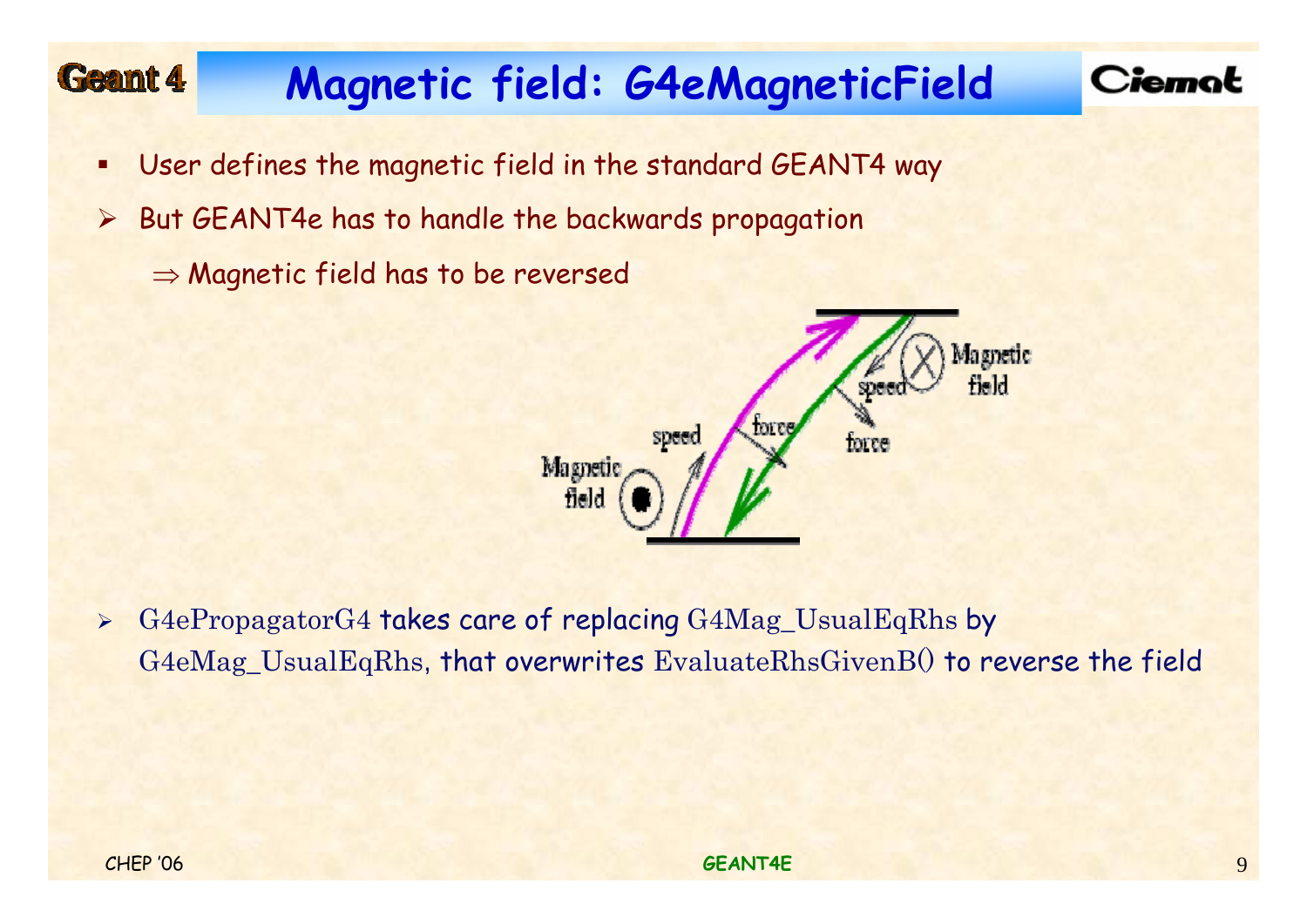### Geamt 4

### **Track error propagation**



- **Example 20 Septem** September 1 and the Survey Collation (same as GEANE)
	- $\checkmark$  Error from curved trajectory in magnetic field
	- $\checkmark$  Error from multiple scattering
	- $\checkmark$  Error from ionisation
- ¾ Formulas assume propagation along an helix
	- - Need to make small steps to assure magnetic field constantness and not too big energy  $loss \Rightarrow$  makes it slower
- **□**  Another approach to be studied: propagate the error together with the solving of the Runge-Kutta equations
	- -Probably slower per step but might not need so many steps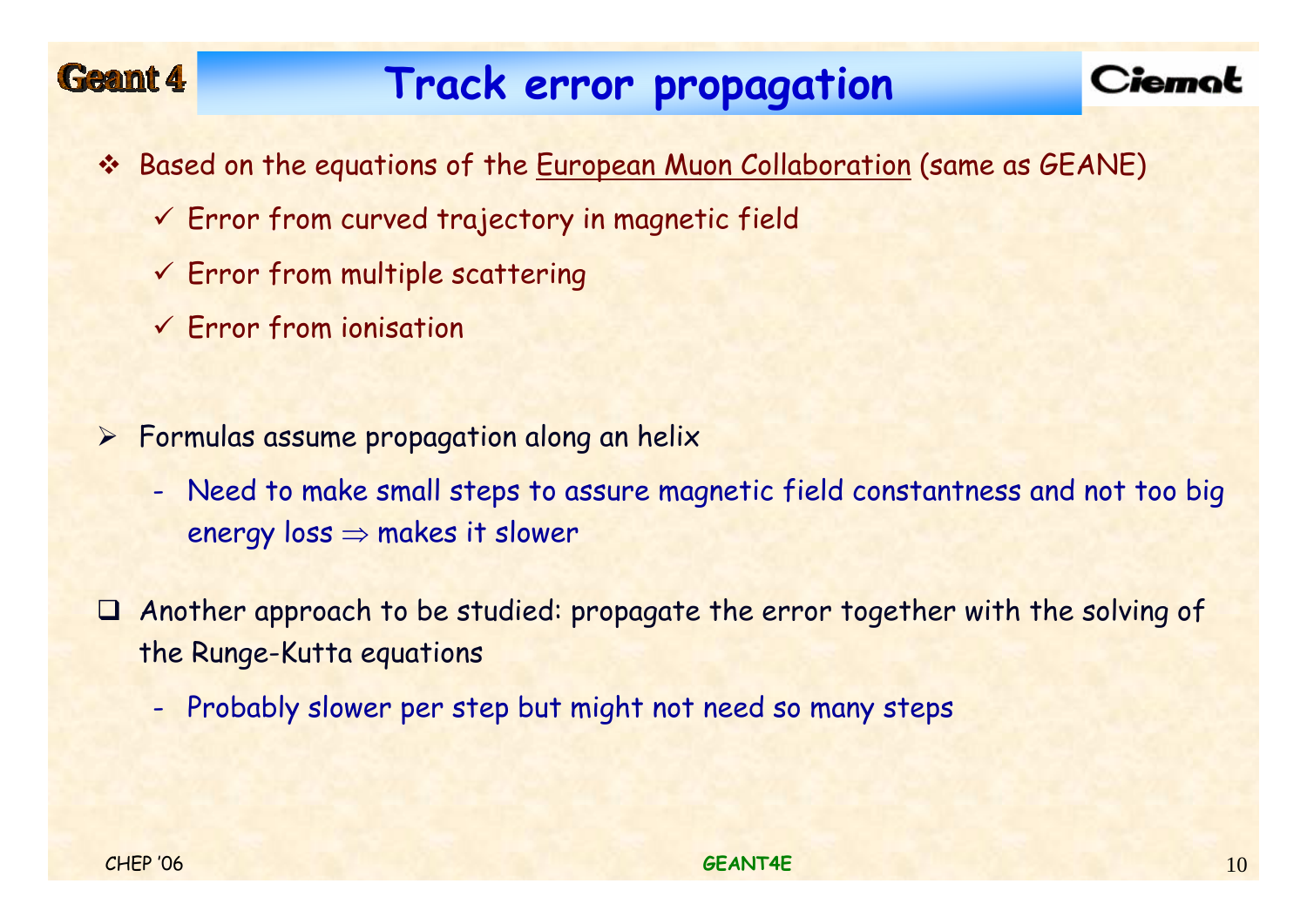#### Geant 4 **E loss in backwards tracking**

- When reconstruction software wants to know the trajectory that a track has described from a detector part to another, often the track has to be propagated **backwards**
	- $\checkmark$  The track has to gain energy instead of losing it
	- $\checkmark$  The value of the magnetic field has to be reversed
- $\frac{1}{2}$  But the energy lost (or gained) in one step is calculated
	- o Forward tracking: using the energy at the beginning of the step
	- o Backward tracking: using **the energy at the end of the step**
	- And similarly for the curvature in magnetic field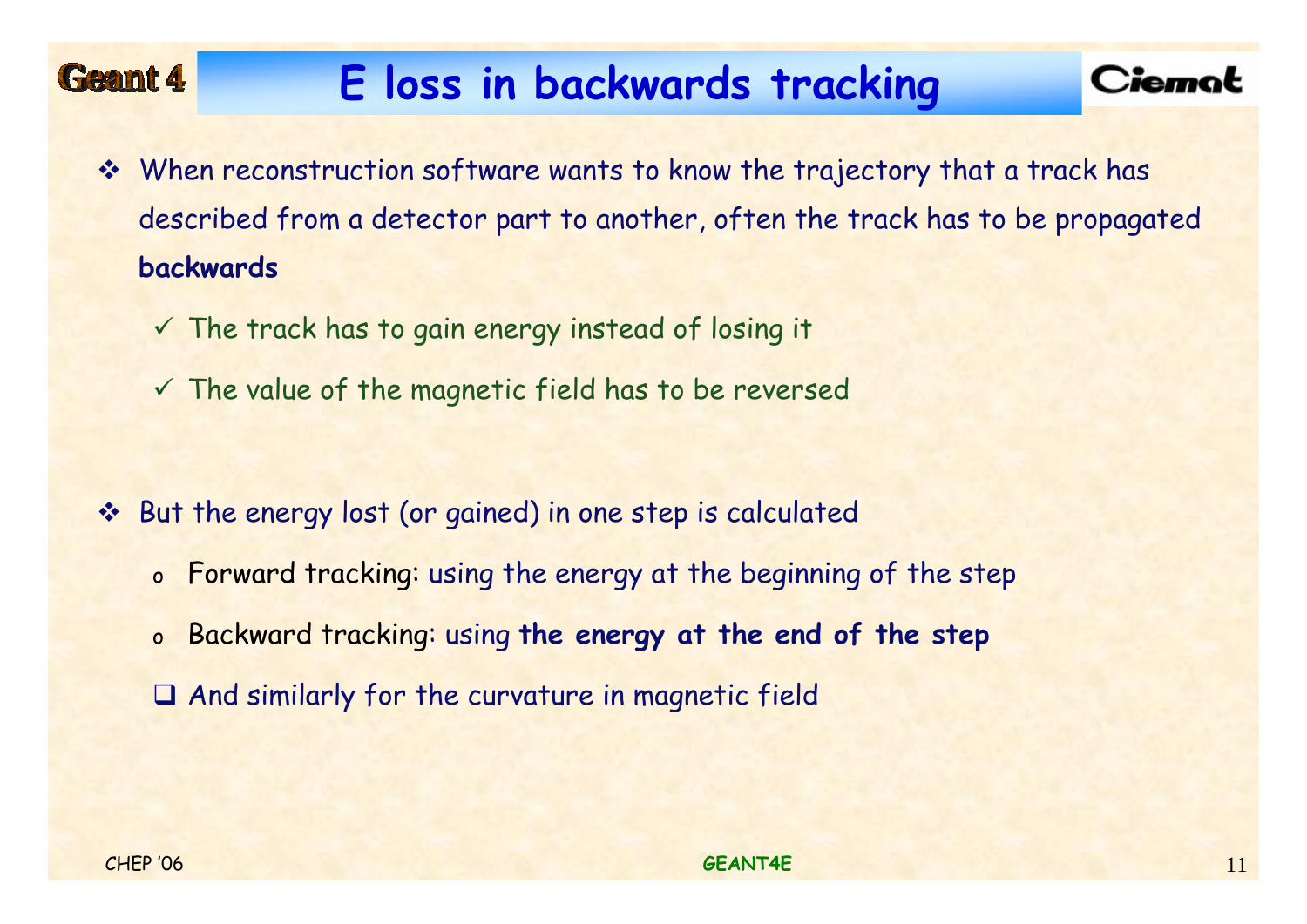# **E loss in backward tracking (2)**

 $\odot$  This means that if you propagate a particle forwards and then backwards it would 0. 6 not recover the original energy **GEANE** 

**Difference in energy when a 20 GeV track is propagated forwards and then backwardsNO CORRECTION**



Ciemot

☺ A correction is applied: dEdx is calculated with the energy at the end of step, then half of this energy is added and dEdx is recalculated again

**Difference in energy when a 20 GeV track is propagated forwards and then backwardsCORRECTED**



CHEP '06 **GEANT4E** $E$  (and  $\sim$  12 - Something similar should be done for the propagation in magnetic field (under discussion with GEANT4 experts)

Geamt 4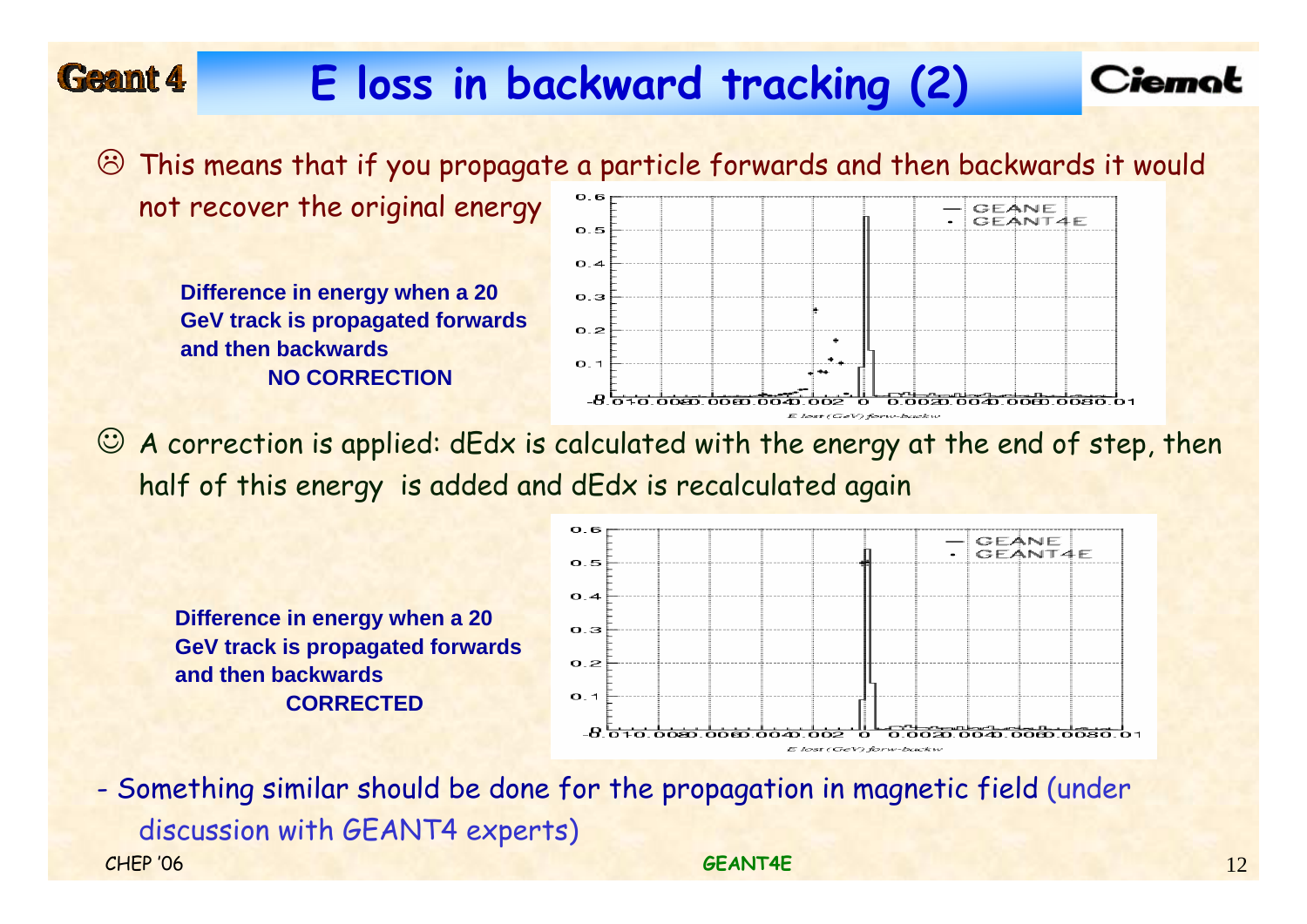### Geant 4

# **GEANTE example**



Same example is implemented in GEANE and GEANT4E

- Simple detector:



- п Magnetic field 10 kGauss (0.1 Tesla)
- $\blacksquare$  A track is propagated from the origin along all detectors until a plane surface, and then from the end point it is propagated backwards
	- Several variables are compared GEANE vs GEANT4E
		- Energy lost, deviation in position and angle for forward, backward and forward+backward tracking (this last one should be 0)
		- Trajectory errors for forward and backward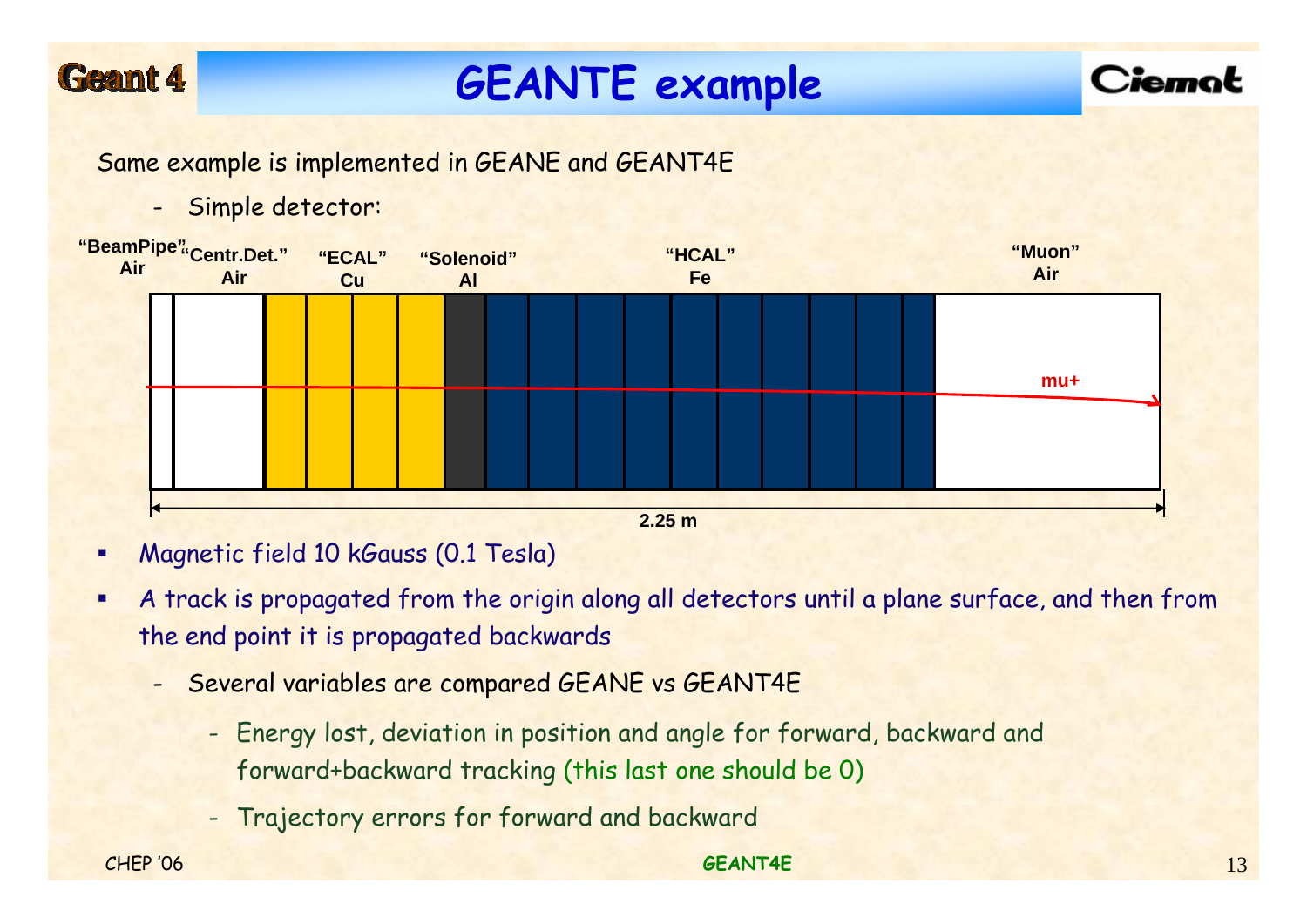### Geamt 4

-

# **Comparison with GEANE**

Ciemot

10000 mu+: 5-100 GeV, along  $X \pm 10$  degrees:

-Energy lost (GeV)



CHEP '06 **GEANT4E** 14 **Not the same because GEANT4 propagation is more precise**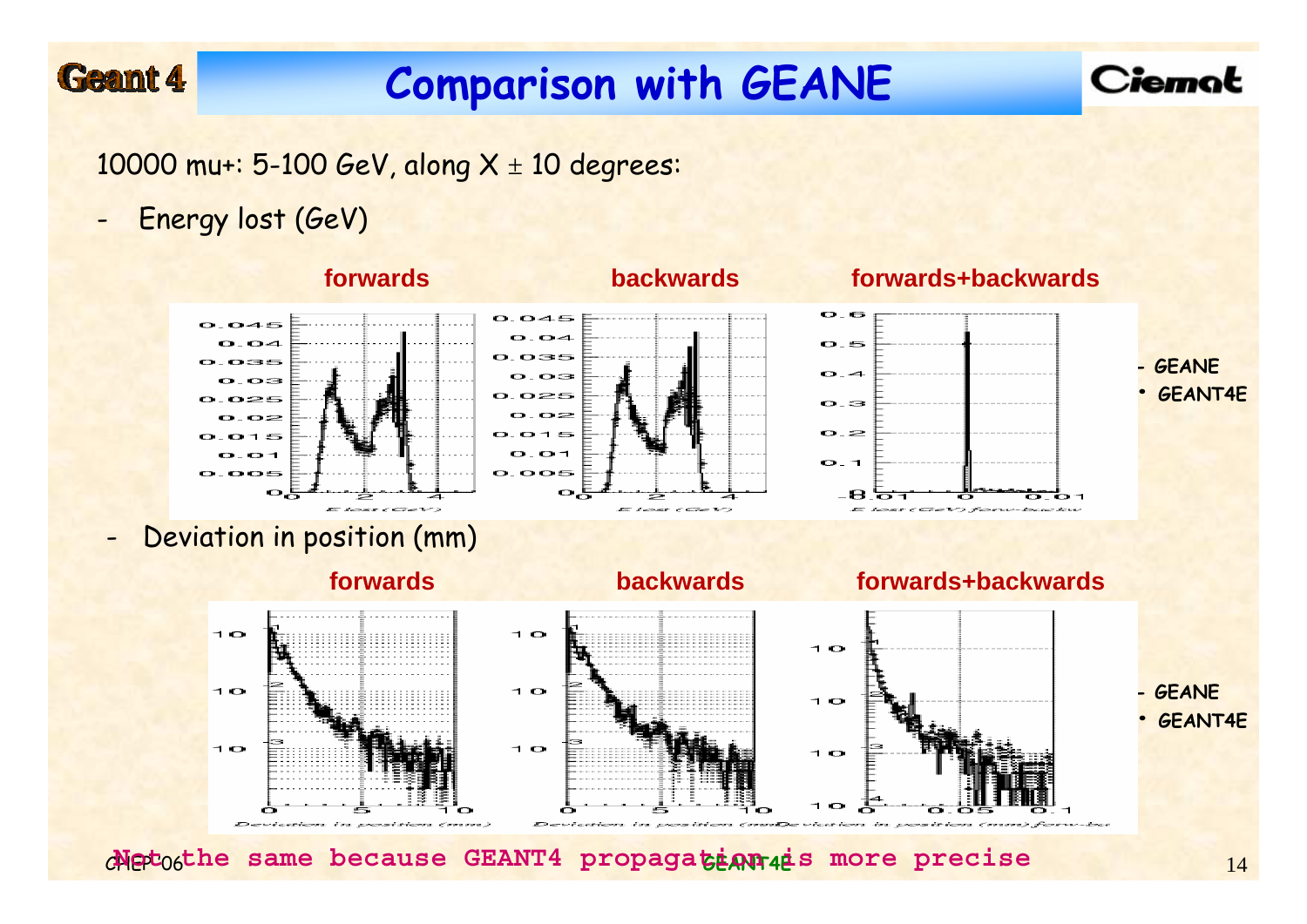# **Comparison with GEANE (2)**

10000 mu+: 5-100 GeV, along  $X \pm 10$  degrees:

-Deviation in angle (mrad)

Geant 4



Ciemat

-Trajectory errors (if target is reached)

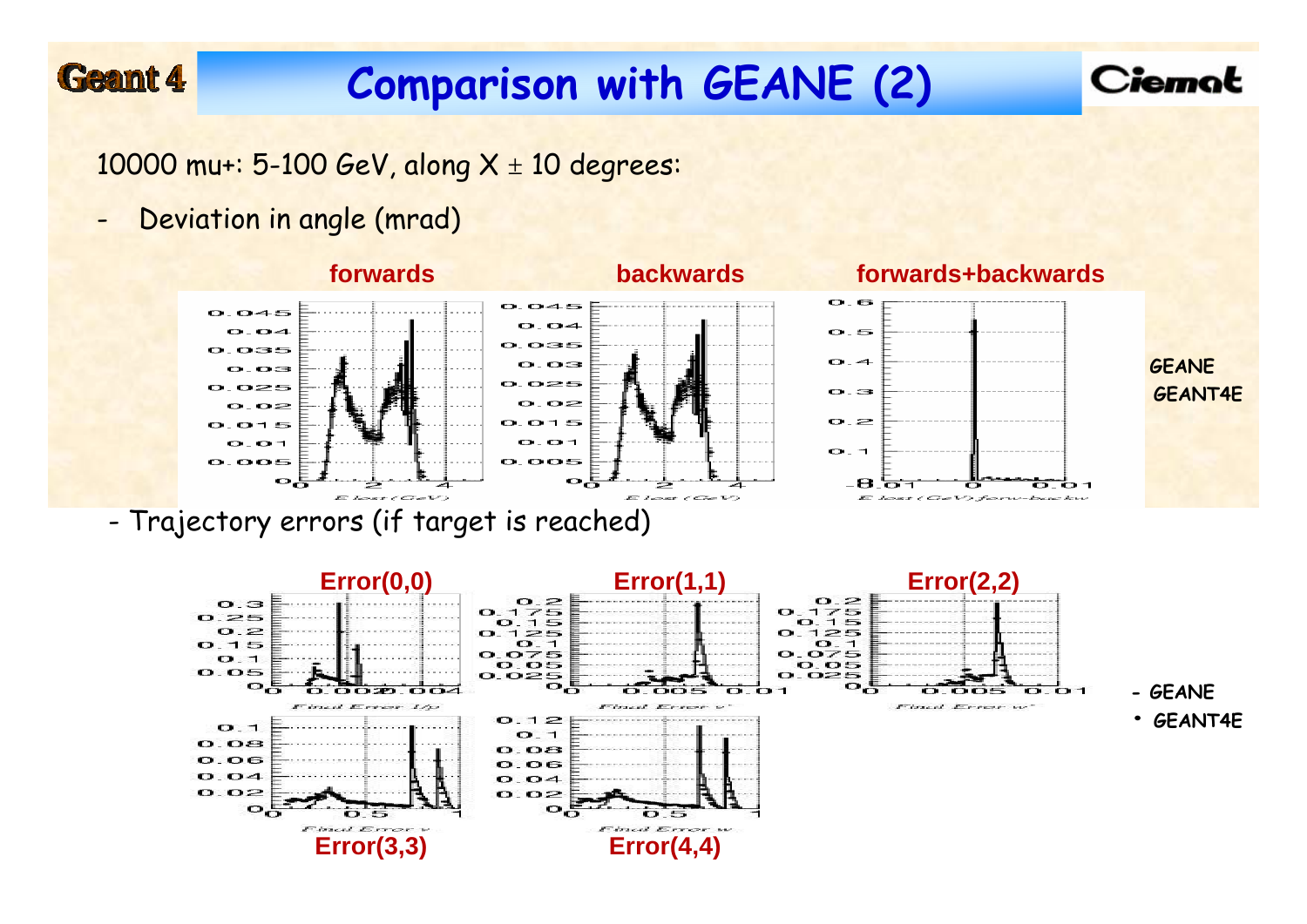# **Timing GEANE vs GEANT4E**



10k mu+ 20 GeV cross all the detector (time in msec/evt CPU: Athlon 1 GHz)

- Same number of steps in GEANT3 and GEANT4

| GEANT3                                 |      | GEANT4                                          |      |
|----------------------------------------|------|-------------------------------------------------|------|
| GEANT3                                 | 0.39 | GEANT4                                          | 1.22 |
| <b>GEANE: Forward or</b><br>backward   | 0.45 | <b>GEANT4E: Forward or</b><br>backward          | 1.65 |
| GEANE: no error<br>Forward or backward | 0.28 | <b>GEANT4E: no error</b><br>Forward or backward | 1.30 |

¾ GEANT4 is 2.5 times slower than GEANT3

- ¾ GEANT4E is 3.5 times slower than GEANE
- ¾ Most of the time is taken by GEANT4 field propagation
- ¾ Error propagation is ˜1/3 of total time
- ☺ Results have been checked by profiling

Geant 4

**VERY PRELIMINARY: Time in full CMS:**

- ¾ GEANE: 55 msec/track
- ¾ GEANT4E: 44 msec/track
- ! But 3.5 X more steps in GEANE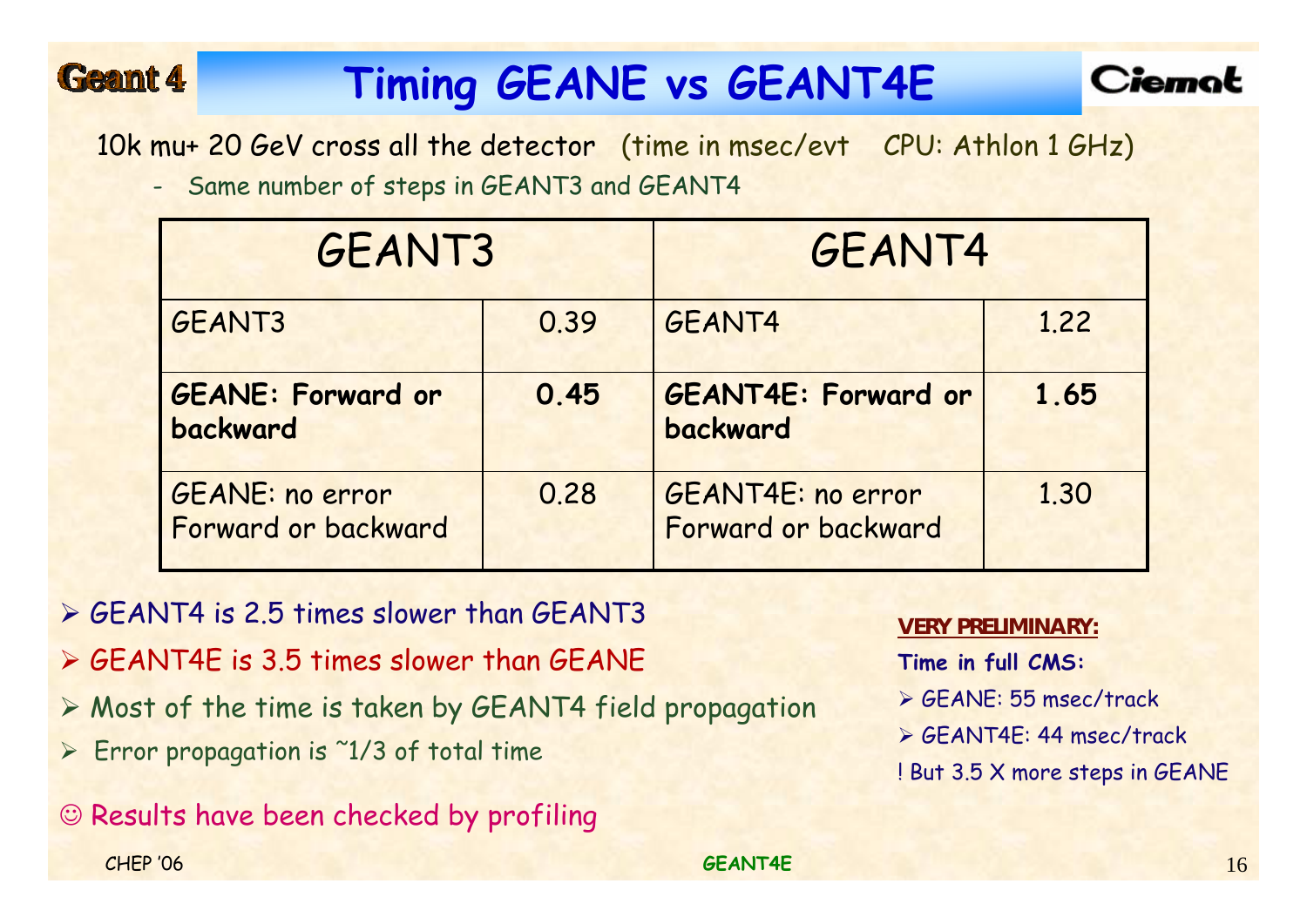#### Geamt 4 **How to make GEANT4E faster?**

 $\triangleright$  The problem is indeed how to make it faster keeping the desired precision Some ideas:

Tune the step length to your desired precision

- Define a fixed step length
- Define the allowed variation in magnetic field
- Define the allowed proportion of energy loss
- Tune propagation in magnetic field
	- Choose IntegratorStepper
	- Choose precision parameters
- Simplify geometry
	- Probably you do not need so much precision for reconstruction as for simulation
- Optimize the error propagation
	- Try different matrix class

**Q** Propagate error with Runge-Kutta equations to make bigger steps

CHEP '06 **GEANT4E**